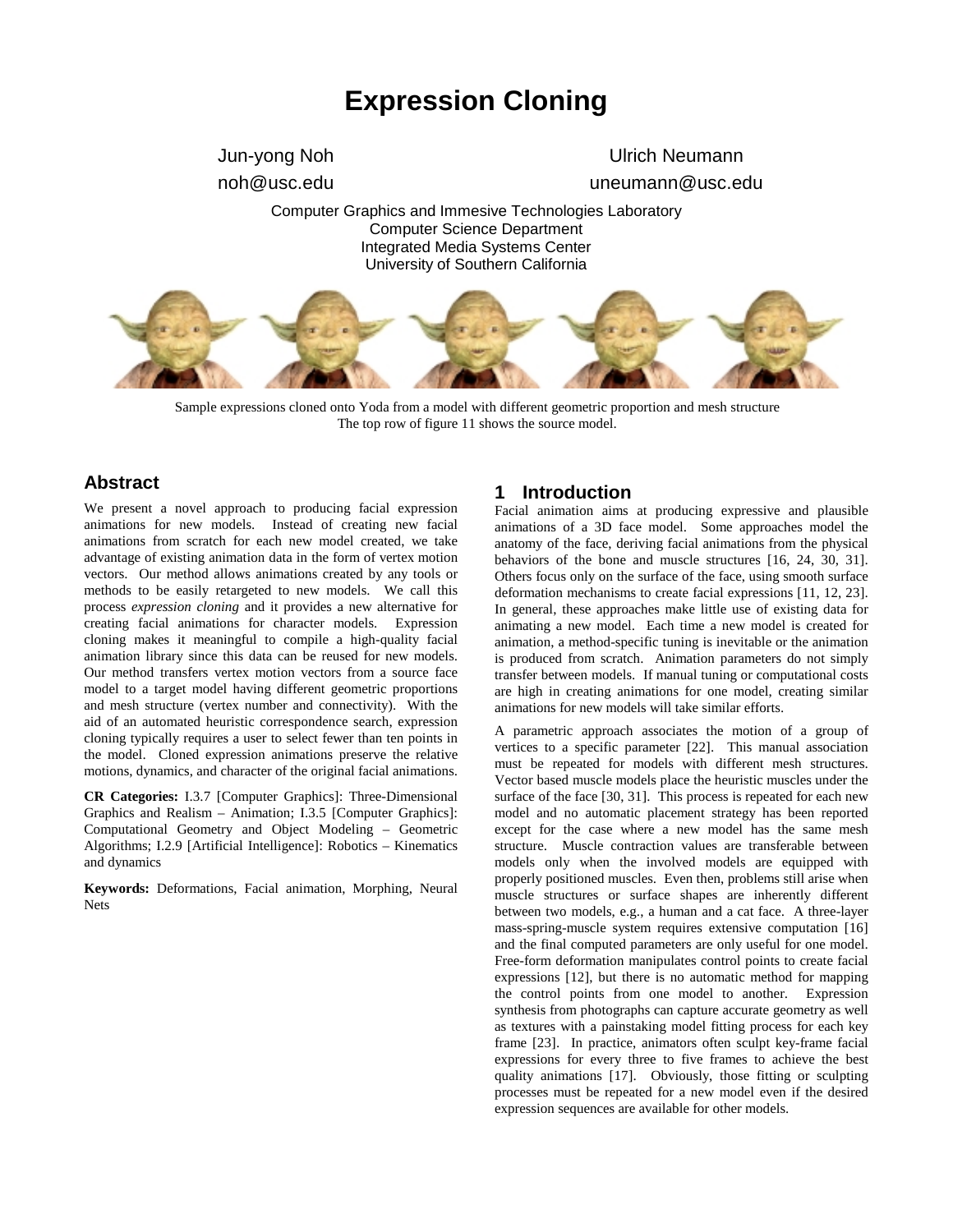

**Figure 1** The expression cloning system

Our goal is to produce facial animations by reusing motion data. Once high-quality facial animations are created for any model by any available mechanisms, *expression cloning* (EC) reuses the dense 3D motion vectors of the vertices of the source model to create similar animations on a new target model. Animations of completely new characters can be based on existing libraries of high-quality animations created for many different models. If the animations of the source are smooth and expressive, the animations of the target model will also have the same qualities. Another advantage of EC is the speed of the algorithm; source animations created by computationally intensive physical simulations can be quickly cloned to new target models. After some preprocessing, target model animations are produced in real time, making EC also useful for interactive control of varied target models driven from one generic model, e.g., for text-to-speech applications [21].

Similar to EC, performance driven facial animation (PDFA) and MPEG-4 both use measured motion data [1, 7, 8, 11, 21, 32]. In PDFA, 2D or 3D motion vectors are recovered by tracking a live actor in front of a camera to drive the facial animation. With this approach, the quality of the animation depends on the quality of feature tracking and correspondences between the observed face and target model. MPEG-4 specifies eighty-four feature points. Accurately identifying corresponding feature points is difficult and a daunting manual task. Degraded animation is expected if only a subset of feature points is identified or tracked. In contrast, EC reuses animations already containing precise dense 3D motion data. A sophisticated mechanism identifies dense surface correspondences from a small initial set of correspondences. For models with typical human facial structure, a completely automated correspondence search is described in Section 3.

Expression cloning also relates to 3D metamorphosis research where establishing correspondences between two different shapes is an important issue [13]. Harmonic mapping is a popular approach for recovering dense surface correspondences [4]. Difficulty arises, however, when specific points need to be matched between models. For instance, a naïve harmonic mapping could easily flip the polygons if a user wanted to match the tip of the noses or lip corners between the source and target models. Proposed methods to overcome this problem include partitioning models into smaller regions [13] or model simplification [15] before applying harmonic mapping. A spherical mapping followed by image warping is used in the case of star shaped models [14]. Our approach to finding dense correspondences starts with specific feature matches, followed by a volume morphing and a cylindrical projection.

Our work is also motivated by techniques for retargeting full body animations from one character to another [9]. While we consign the creative decisions (how does a cat smile?) to the user's choice of the source animation as in [9], our technique of cloning a facial animation is significantly different in approach from that dealing with articulated body motions.

In section 2, we detail the methods used to create a cloned expression animation, followed by the heuristic rules to automate the correspondence search in section 3. Implementation specifics and results are shown in section 4. We discuss general issues and possible extensions in section 5.

# **2 Expression Cloning**

Expression cloning directly maps an expression of the source model onto the surface of the target model (figure 1). The first step determines which surface points in the target correspond to vertices in the source model. No assumptions are made about the number of vertices or their connectivity in either model. We compute dense correspondences between the models by using a small set of initial correspondences to establish an approximate relationship. Identifying initial correspondences requires manual selection of fewer than ten (possibly zero) vertices after an automated search is applied. Without the automated search, experiments show that fifteen to thirty-five manually selected vertices are sufficient, depending on the shape and the complexity of the model. The automatic correspondence search bootstraps the whole EC process, and heuristic rules are given in section 3.

The second step transfers motion vectors from source model vertices to target model vertices. The magnitude and direction of the transferred motions are properly adjusted to account for the local shape of the model. Using the dense correspondences computed in the first step, motion transfers are well defined by linear interpolation using barycentric coordinates.

# **2.1 Dense Surface Correspondences**

Assuming we have *n* sparse correspondences, dense surface correspondences are computed by volume morphing with Radial Basis Functions (RBF) followed by a cylindrical projection. Volume morphing roughly aligns features of the two models such as eye sockets, nose ridge, lip corners, and chin points. As shown in figure 2a, volume morphing with a small set of initial correspondences does not produce a perfect surface match. A cylindrical projection of the morphed source model onto the target model ensures that all the source model vertices are truly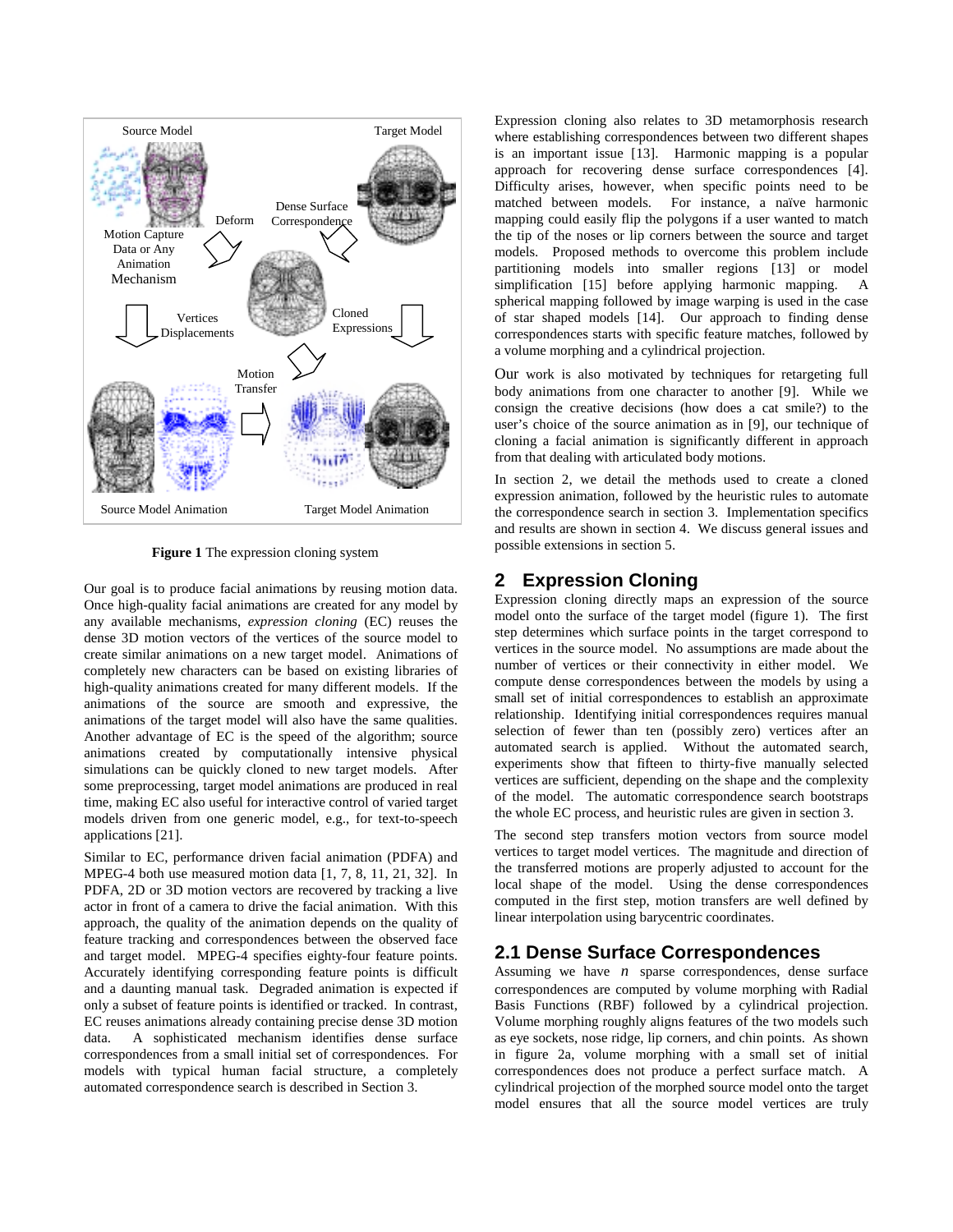

model to itself with 23 initial correspondences, some features are aligned. However, offsurface edges also arise like these blue edges over the nose.

cylindrical projection achieves a complete surface match between two models.

**Figure 2** Surface correspondences by morphing and projection

embedded in the target model surface , as shown in figure 2b. See figure 12 for more examples.

#### *2.1.1 Radial Basis Functions*

The family of radial basis functions (RBF) is well known for its powerful interpolation capability and it is often used for face model fitting [6, 23, 29]. The network of RBF is of the form

$$
f(\vec{x}_i) = \sum_{j=1}^{n} w_j h_j(\vec{x}_i)
$$
 (1)

We employ Hardy multi-quadrics for the basis function,  $h_j(\vec{x}_i) = \sqrt{\|\vec{x}_i - \vec{x}_j\|^2 + s_j^2}$ . The variables  $w_j$  denote the weight to be computed, *n* the number of training inputs,  $\vec{x}$  the input vector, and  $f(\bar{x})$  the estimated output. The distance  $s_j$  is measured between  $\vec{x}_j$  and the nearest  $\vec{x}_i$ ,  $s_j = \min_{i \neq j} ||\vec{x}_i - \vec{x}_j||$ , leading to smaller deformations for widely scattered feature points and larger deformations for closely located points [5]. This network is trained three times with the 3D coordinates of source correspondences as  $\vec{x}_i$ , and the x, y, or z values of target correspondences as  $y_i$  ( $i = 1,2,...n$ ). Use of a regularization term  $\lambda$  minimizes the cost function

$$
C(\vec{w}) = \vec{e}^T \vec{e} + A \vec{w}^T \vec{w}
$$
 (2)

where  $\vec{e}$  is the error vector of the difference between the actual value and the estimated value,  $\vec{e} = \vec{y} - H\vec{w}$ , and  $H_{ij} = h_j(\vec{x}_i)$ . The regularization parameter is added to avoid overfitting by penalizing large weights. Plugging  $\vec{e}$  into equation (2) and differentiating  $C(\vec{w})$  with respect to  $\vec{w}$  yields

$$
\vec{w} = A^{-1}H^T y \tag{3}
$$

where  $A = H^T H + \lambda I$  and *I* is the identity matrix.

Generalized cross-validation (GCV) [10], a tool for measuring prediction error, can be differentiated with respect to  $\lambda$  and set to zero to derive the iterative estimation formula for  $\lambda$  [20].

$$
GCV = \frac{n\bar{e}^T\bar{e}}{(n-\gamma)^2}
$$
 (4)

$$
\lambda = \frac{\eta}{n - \gamma} \frac{\bar{e}^T \bar{e}}{\bar{w}^T A^{-1} \bar{w}} \tag{5}
$$

The number of correspondence inputs is *n*,  $\eta = tr(A^{-1} - \lambda A^{-2})$ , and  $\gamma$  is the effective number of parameters [19],  $\gamma = m - \lambda tr(A^{-1})$ . The number of basis functions *m* is the same as  $n$  in our case. Each term in equation  $(5)$  can be represented by the eigenvalues  $u_i$ , eigenvectors  $\vec{u}_i$  of  $HH^T$ , and the projection of the target vectors  $\vec{y}$  onto the eigenvectors,  $z_i = \vec{y}^T \vec{u}_i$  [20].

$$
\eta = \sum_{i=1}^{n} \frac{u_i}{(u_i + \lambda)^2} \tag{6}
$$

$$
\vec{e}^T \vec{e} = \sum_{i=1}^n \frac{\lambda^2 z_i^2}{(u_i + \lambda)^2}
$$
 (7)

$$
\bar{w}^T A^{-1} \bar{w} = \sum_{i=1}^n \frac{u_i z_i^2}{(u_i + \lambda)^3}
$$
 (8)

$$
n - \gamma = \sum_{i=1}^{n} \frac{\lambda}{u_i + \lambda} \tag{9}
$$

The iteration stops when GCV converges, i.e. the difference between the previous GCV value and the current value becomes less than 0.000001. Once the unknowns are computed, the RBF network smoothly interpolates the remaining non-corresponding points, mapping the source model onto the target model's shape.

#### *2.1.2 Cylindrical Projections*

After the RBF deformation, each vertex in the source model is projected onto the target model's surface to ensure a complete surface match. A cylindrical projection centerline is established as a vertical line through the centroid of the head. A ray perpendicular to the projection centerline is passed through each vertex in the source model and intersected with triangles in the target model. The first intersection found is used in cases of multiple valid intersections. Although this could cause a potential problem, visual artifacts are not observed with various models in practice. A reason may be that motions are similar for any of the valid intersections due to their regional proximity.

To test for intersections within a triangle, compute the barycentric coordinates of the intersection point with respect to the vertices of the target triangle. Computing barycentric coordinates is equivalent to solving a 3 x 3 linear system.

$$
\begin{bmatrix} x_1 & y_1 & z_1 \ x_2 & y_2 & z_2 \ x_3 & y_3 & z_3 \end{bmatrix} \begin{bmatrix} b_1 \ b_2 \ b_3 \end{bmatrix} = \begin{bmatrix} x_i \ y_i \ z_i \end{bmatrix}
$$
 (10)

By a property of barycentric coordinate systems, if  $0 \leq b_1, b_2, b_3 \leq 1$ , then the intersection lies inside the triangle. In reality, because of numerical precision limits, we subtract and add 0.005 from zero and one, respectively.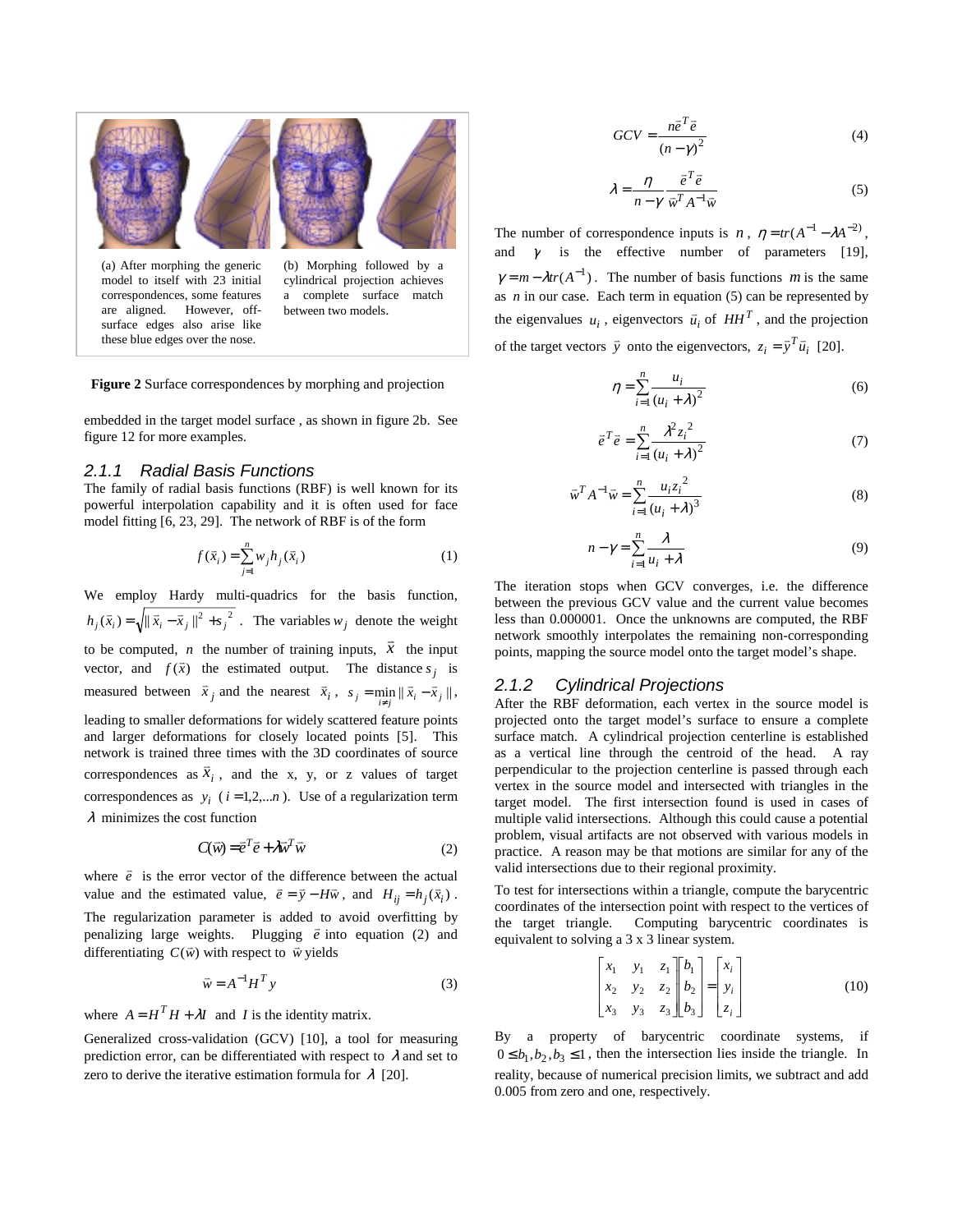

**Figure 3** Side view of the two models after the projection



**Figure 4** The direction and the magnitude adjustment of motion vectors

# **2.2 Animation with Motion Vectors**

A cloned expression animation displaces each target vertex to match the motion of a corresponding source-model surface point. Since we have dense source motion vectors, linear interpolation with barycentric coordinates is sufficient to determine the motion vectors of the target vertices from the enclosing source triangle vertices.

Note that although the RBF morphing and cylindrical projection embed the source model vertices in the target model surface , the opposite is not necessarily true (figure 3). To obtain the barycentric coordinates needed for motion interpolation, we also project the target model vertices onto the source model triangles. In other words, we do the same operation described in section 2.1.2, but this time reversing the source and target models. The barycentric coordinates of each target vertex determine both the enclosing source model triangle and the motion interpolation coefficients.

Since facial geometry and proportions can vary greatly between models, source motions cannot simply be transferred without



**Figure 5** Transformation matrix as a means to adjust a motion vector direction



**Figure 6** Local bounding box produces scaling factors.

adjusting the direction and magnitude of each motion vector. As shown in figure 4, the direction of a source motion vector must be altered to maintain its angle with the local surface when applied to the target model. Similarly, the magnitude of a motion vector must be scaled by the local size variations. Examples are shown in figure 13.

## *2.2.1 Motion Vector Direction Adjustment*

To facilitate motion vector transfer while preserving the relationship with the local surface, a local coordinate system is attached to each vertex in both the original and deformed source model<sup>1</sup>. The transformation between these local coordinate systems defines the motion vector direction adjustment (figure 5). The local coordinate system is constructed as follows. First, the X-axis is determined by the average of the surface normals of all the polygons sharing a vertex. To ensure continuous normal (Xaxis) variations across the surface, a noise filter [25] is applied by averaging neighbor vertex normals. Second, the Y-axis is defined by the projection of any edge connected to the vertex onto the tangent plane whose normal is the just-determined X-axis. Lastly, the Z-axis is the cross product of the X and Y-axes. To obtain the deformed motion vector  $\vec{m}'$  for a given source vector  $\vec{m}$  (figure 5), the transformation matrices are computed between the two local coordinate systems and the world coordinate system.

1

<sup>&</sup>lt;sup>1</sup> A deformed source model is the source model after the morphing and projection described in section 2.1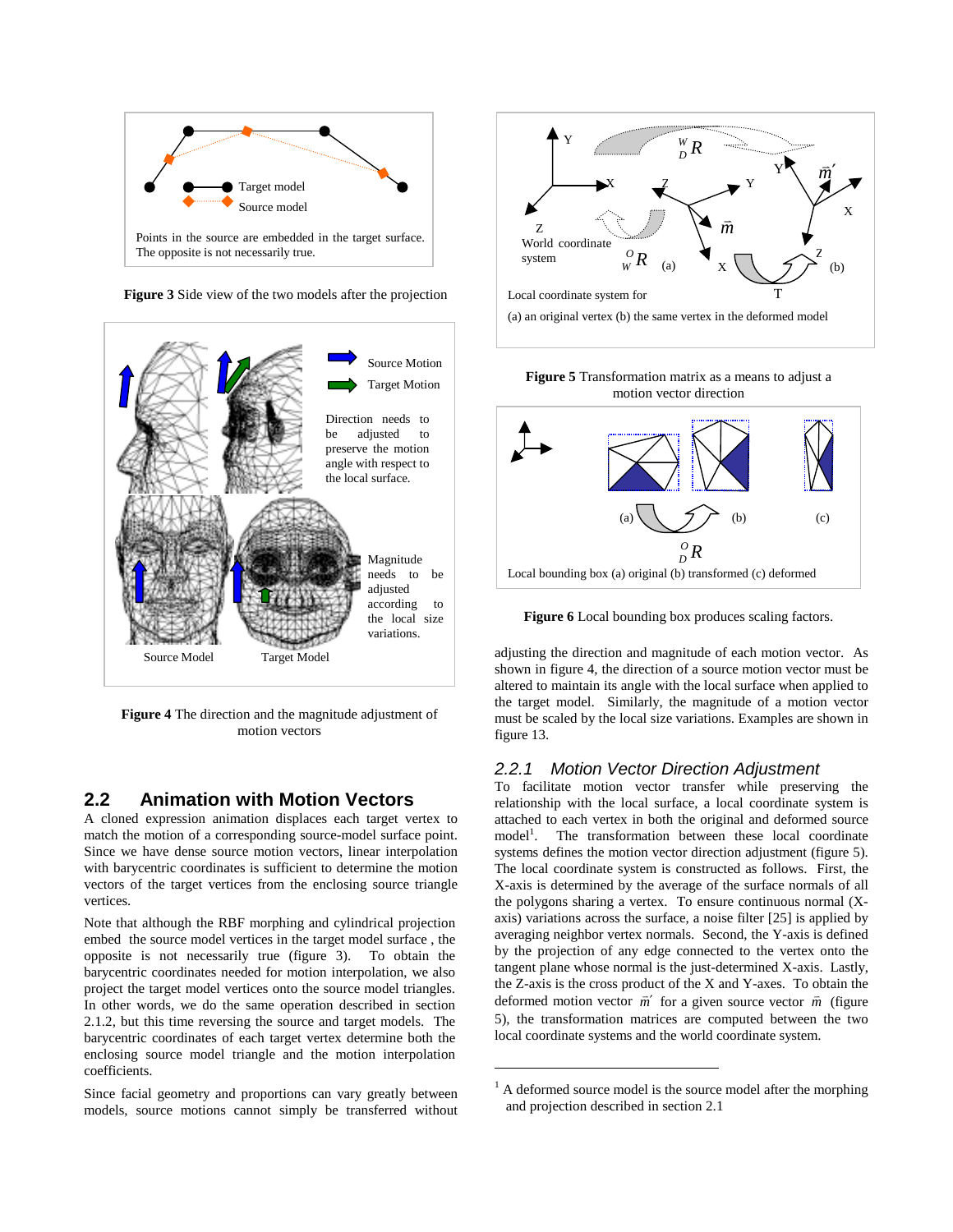$$
{}_{W}^{O}R = \begin{bmatrix} \vec{x}_{w} \bullet \vec{x}_{o} & \vec{y}_{w} \bullet \vec{x}_{o} & \vec{z}_{w} \bullet \vec{x}_{o} \\ \vec{x}_{w} \bullet \vec{y}_{o} & \vec{y}_{w} \bullet \vec{y}_{o} & \vec{z}_{w} \bullet \vec{y}_{o} \\ \vec{x}_{w} \bullet \vec{z}_{o} & \vec{y}_{w} \bullet \vec{z}_{o} & \vec{z}_{w} \bullet \vec{z}_{o} \end{bmatrix}
$$
(11)

$$
{}^{W}_{D}R = \begin{bmatrix} \bar{x}_{d} \bullet \bar{x}_{w} & \bar{y}_{d} \bullet \bar{x}_{w} & \bar{z}_{d} \bullet \bar{x}_{w} \\ \bar{x}_{d} \bullet \bar{y}_{w} & \bar{y}_{d} \bullet \bar{y}_{w} & \bar{z}_{d} \bullet \bar{y}_{w} \\ \bar{x}_{d} \bullet \bar{z}_{w} & \bar{y}_{d} \bullet \bar{z}_{w} & \bar{z}_{d} \bullet \bar{z}_{w} \end{bmatrix}
$$
(12)

The matrix  $\frac{O}{W}R$  denotes the rotation from a local source vertex

coordinate axes to the world coordinate axes, and  $\frac{W}{D}R$  is the rotation from world axes to the local deformed model axes. Prior to the dot product computation in equation (11) and (12), each component denoting the direction of X, Y, and Z-axes is normalized. Finally, the transformation from source to target motion directions is

$$
{}^{O}_{D}R = {}^{W}_{D}R_{W}{}^{O}R
$$
\n
$$
(13)
$$

This mapping at each vertex determines the directions of the deformed source model motion vectors given the source model motion vectors.

#### *2.2.2 Motion Vector Magnitude Adjustment*

If the source and target face models have similar proportions, the motion vectors may simply be scaled in proportion to the model sizes. However, to preserve the character of animations for models with large geometry differences (e.g. the unusually big ears of Yoda), the magnitude of each motion vector is adjusted by a local scale factor constrained within a global threshold. Local scale at a vertex is determined by a bounding box (BB) around the polygons sharing the vertex. In deforming a source model to fit a target model, the local geometry around a vertex is often scaled and rotated. Rotations are eliminated to facilitate a fair comparison of local scale. The source BB is transformed by the rotation matrix of equation (13). For each source model vertex in a BB, we compute its rotated position due to model deformation

$$
\vec{v}' = \mathcal{Q}' R \vec{v} \tag{14}
$$

The local scale change due to deformation is the ratio of the rotated source BB and the deformed BB (between b and c in figure 6)

$$
\overline{S}_{x,y,z} = \frac{size_{x,y,z}(DeformedSourceModelLocalBoudingBox)}{size_{x,y,z}(SourceModelLocalBoudingBox)}
$$
(15)

A protrusion or noise in the local geometry (e.g., a bump on the face in either model) can exaggerate motion vector scaling, making the scaling unnecessarily large or small. One solution is to limit scale factors by a global threshold such as the standard deviation of all scale factors. Scale factors greater than the standard deviation are discarded and replaced by the results of a noise filter [25] that averages neighboring values. The filter is then applied over the whole face to ensure smooth continuous scale factors.

The transformation matrix that accounts both for the direction and magnitude adjustments of a motion vector is given by

$$
T = S_D^{\,O} R \tag{16}
$$

where 
$$
S = \begin{bmatrix} S_x & 0 & 0 \\ 0 & S_y & 0 \\ 0 & 0 & S_z \end{bmatrix}
$$
 from equation (15).

During animation, the motion vector for each deformed model vertex is obtained by

$$
\vec{m}' = T\vec{m} \tag{17}
$$

where  $\vec{m}$  is the vertex motion of the source model and  $\vec{m}'$  is the vertex motion of the deformed model. Finally, a vertex in the target model  $\vec{v}_t$  is displaced by the following equation

$$
\vec{m}_t = b_1 \vec{m}_1' + b_2 \vec{m}_2' + b_3 \vec{m}_3'
$$
 (18)

where  $b_{1,2,3}$  denotes the barycentric coordinates,  $\vec{m}_t$  the target vertex motion vector, and  $\vec{m}'_{1,2,3}$  the enclosing source triangle motion vectors.

### **2.3 Lip Contact Line**

Our models have lips that touch at a contact line. This contact line between the upper and lower lips requires special attention. Although they are closely positioned, motion directions are usually opposite for upper and lower lip vertices. Severe visual artifacts occur when a vertex belonging to the lower lip happens to be controlled by an upper lip triangle, or vice versa. Therefore, careful alignment of the lip contact lines between the two models is very important. Misalignment results in misidentification of the enclosing triangles and subsequent lip vertex motions in the wrong direction.

Specific processes are followed to produce artifact-free mouth animations. First, include all the source-model lip contact line vertices in the initial correspondence set for the RBF morphing step. Since source vertices do not usually coincide with target vertices (figure 7a), it is necessary to compute corresponding points in the target model. Compute the sum of the piecewise distances between the left and right corners of the lip contact line and normalize each length to the range [0, 1] for both models. Corresponding locations on the target lip-line are found at normalized parameters matching those of the source lip-line vertices. Label each vertex parameter in the lip contact line as  $s_{1,2,3}$  and  $t_{1,2,3}$  for the source and target model, respectively (figure 7). If parameter  $s_m$  falls between  $t_n$  and  $t_{n+1}$ , the corresponding 3D coordinate  $c$  on the target lip is interpolated by

$$
c = 3D(t_{n+1})\frac{s_m - t_n}{t_{n+1} - t_n} + 3D(t_n)\frac{t_{n+1} - s_m}{t_{n+1} - t_n}
$$
(19)

With the above correspondences, the RBF morphing in section 2.1.1 brings the source lip vertices into the target model's surface as shown in figure 7a. Note that there are duplicate vertices at each point – one for the upper lip and one for the lower lip. If we perform the cylindrical projection in section 2.1.2, the duplicate points represented by  $t_2$ ,  $t_3$ , or  $t_4$  in figure 7a will be controlled by upper-lip source-model triangles since these points are located above the source-model lip-contact line. Therefore, another step is necessary to completely align the lip contact lines of the two models. Temporarily move the vertices of the target-model lip contact line onto corresponding source-model lip contact points. These corresponding positions are computed with normalized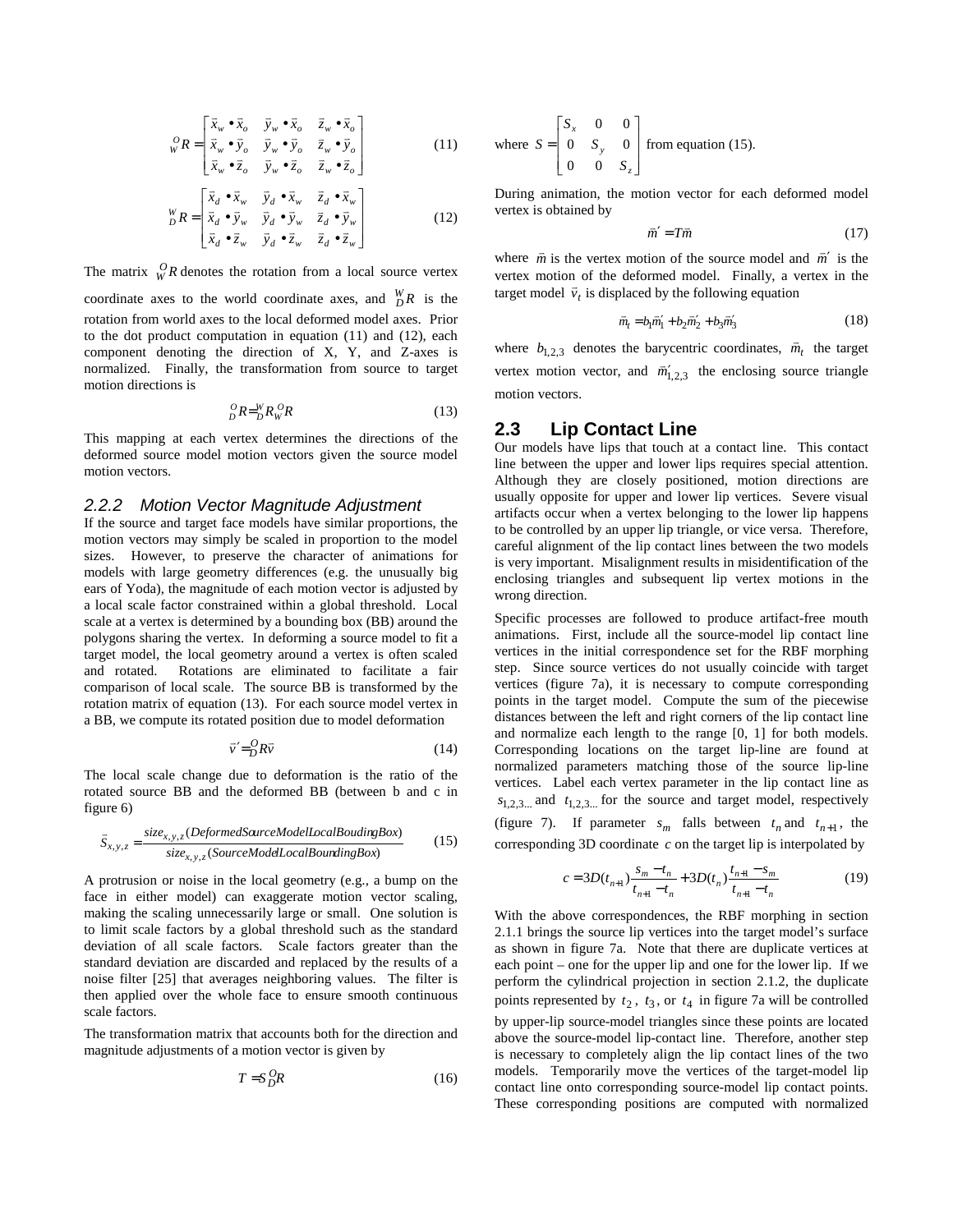

**Figure 7** Lip contact line alignment

parameters and equation (19), as before, but this time the target vertices are moved onto the source-lip contact line as opposed to the source vertices moving onto the target-lip contact line. Figure 7b shows final aligned lip lines.

Two issues are noteworthy. First, there is no actual degradation of the fidelity of the target model from aligning its lip-line vertices with the source model. Lip-line alignment is only temporary to facilitate determining the enclosing source-model triangles. The original target-model lip-vertex coordinates are used for animation. Second, by manipulating the contact line vertices for alignment, there may be cases where triangles flip if only the vertices on the lip contact line move. We recursively propagate the same displacements in the contact line neighborhood until no more triangle flipping is detected.

The next step determines which vertex at the lip contact points belongs to the upper and lower lip so that each can be assigned to the appropriate enclosing triangle. A naïve barycentric coordinate test may indicate both the upper and lower-lip triangles as the enclosing triangles for both points on a lip contact line. We check the neighborhood of each vertex to see if neighbor vertices are located above or below the vertex.

Motion-vector transformations also require special attention at the lip contact line. The matrices could easily be different for each of the duplicate vertices at a lip contact point due to their different local neighborhoods. This would cause the two vertices to move to different positions when driven with the same source motion vector. To ensure the same transformation matrices for both vertices on a lip contact point, consider the upper and lower lips connected. Specifically, the normal computations and local BB comparisons include neighbors from the upper and lower lips.

# **3 Automated Correspondence Selection**

A small set of correspondences is needed for the RBF morphing. Since all other EC steps are *fully* automated, automatic initial correspondence selection would completely automate expression cloning. Automatic correspondences not only reduce tedious manual selection, but also remove the errors and variations produced by mouse clicking and judgment. We present fifteen heuristic rules that identify more than twenty correspondences when applied to most human faces. In some cases, we find that up to ten additional manual correspondences may be added to improve the animation quality. In all cases, an animator can simply edit erroneous automatic correspondences, substituting or adding their own selections.

Orient the face model to look in the positive z-direction. The yaxis points through the top of the head, and the x-axis points through the right ear. The model is assumed to have a neutral expression initially with the lips together and the contact line defined by duplicate vertices. For robust behavior during the heuristic correspondence searches, we skip (ignore) degenerate triangles that have one very short edge compared to the other two edges.

#### **Heuristic rules**

- 1. Tip of the nose: Find the vertex with the highest zvalue.
- 2. Top of the head: Find the vertex with the highest yvalue.
- 3. Right side of the face (right ear): Find the vertex with the highest x-value.
- 4. Left side of the face (left ear): Find the vertex with the lowest x-value.
- 5. Top of the nose (between two eyes): From the tip of the nose, search upward along the ridge of the nose for the vertex with the local minimum z-value.
- 6. Left eye socket (near nose): From the top of the nose, search down to the left side of the nose for the vertex with the local minimum z-value.
- 7. Right eye socket (near nose): From the top of the nose, search down to the right side of the nose for the vertex with the local minimum z-value.
- 8. Bottom of the nose (top of the furrow): From the tip of the nose, search downward to the center of the lips until reaching the vertex with the local minimum z-value. The vertex with the biggest angle formed by two neighbors is the bottom of the nose.
- 9. Bottom left of the nose: From the tip of the nose, search downward to the left side of the nose until reaching the vertex with the local minimum z-value. The vertex with the biggest angle formed by two neighbors is the bottom left of the nose.
- 10. Bottom right of the nose: From the tip of the nose, search downward to the right side of the nose until reaching the vertex with the local minimum z-value. The vertex with the biggest angle formed by two neighbors is the bottom right of the nose.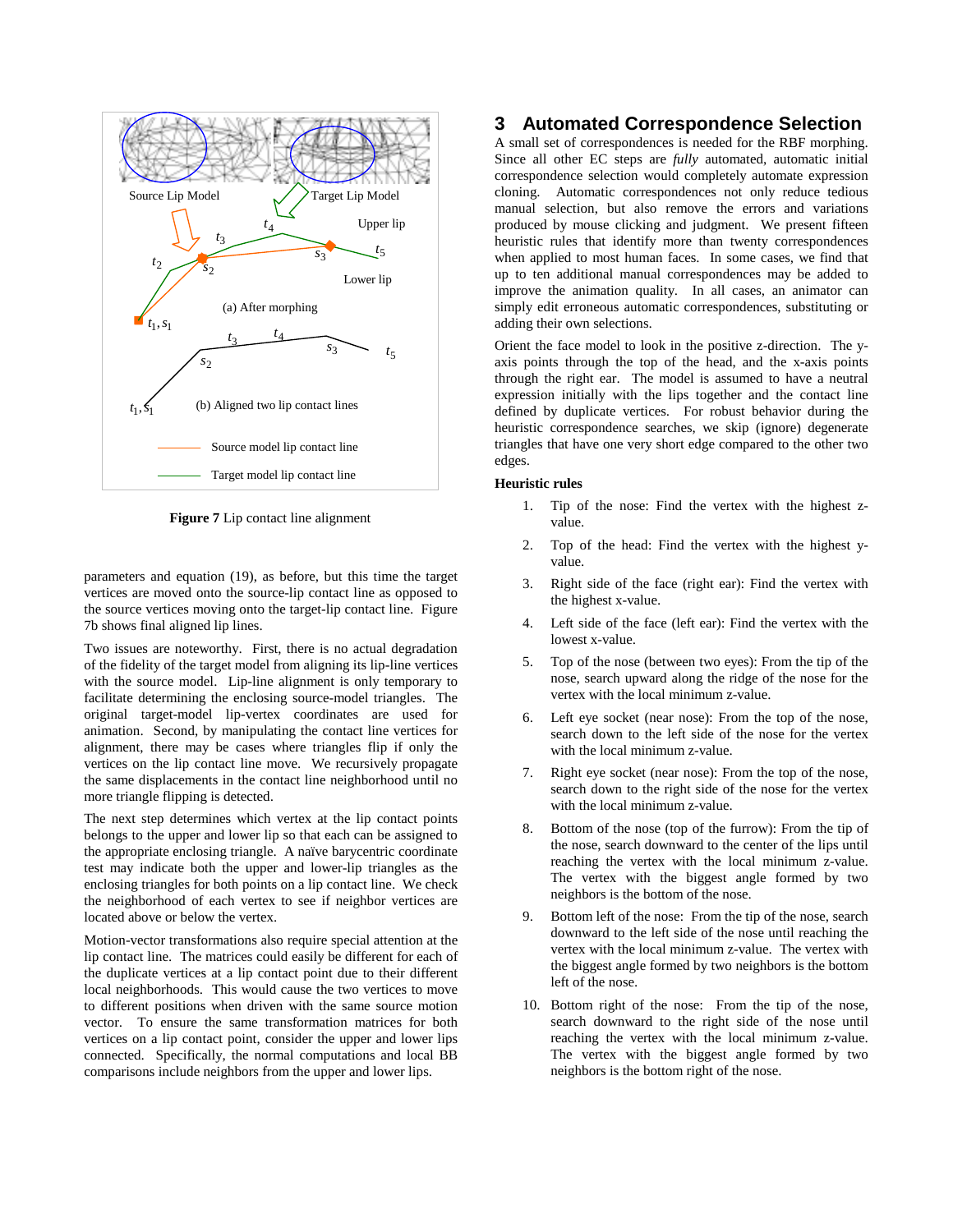- 11. Lip contact line: Find the set of duplicated vertices.
- 12. Top of the lip: From the center of the upper lip contact line, search upward along the centerline for the vertex with the local maximum z-value.
- 13. Bottom of the lip: From the center of the lower lip, search downward along the centerline for the vertex with the local minimum z-value after passing the vertex with the local maximum z-value.
- 14. Chin: From the bottom of the lip, search downward along the centerline for the vertex with the local maximum z-value.
- 15. Throat: From the chin, search downward along the centerline until reaching the vertex with the local minim z-value. Along the search, find two vertices with two maximum angles. The one with smaller z value is the throat (The other one should be near the chin point).

The labels given to these points may not be precise and they are not important. We only seek to locate corresponding geometric points in both models. Figure 8 shows the correspondences automatically found with the above rules.

## **4 Results**

The specifications of the test models are summarized in table 1. The "source man" model is used as the animation source for all the expressions that are cloned onto the other models. Source animations are created by a) an interactive design system for creating facial animations and b) motion capture data embedded into the source man model (figure 9). An algorithm similar to [11] is implemented to animate the source model with the motion capture data.

For expression cloning onto the woman and man models, only the twenty-three correspondences from the automated search are used. This means that the whole EC process is *fully automated* for these models. The Yoda model has large eyes and ears. We manually add three additional points on each eye socket and two points on each side of the face. The monkey model is handled similarly. The dog and cat model do not have anything close to human face geometry. Twelve and eighteen points are manually selected for the dog and cat, respectively, to replace erroneous automatic search results. Figure 12 shows the deformed source models produced to determine dense surface correspondences from these initial sets of points. The deformations closely approximate each target model. For example, the bumps on the Yoda eyebrows are faithfully reproduced on the deformed source model. The source model cheek is also smoothly bulged for the monkey model. The eyes are properly positioned for the man and woman model. Motion vector adjustments are depicted in figure 13. The monkey model has different local geometry from the source model. Motions are widely distributed (column 5) and more horizontal (column 2) in the mouth region. Finer geometry of the forehead produces denser but smaller motions (column 3).

Figure 11 and 14 show sample expressions from cloned animation sequences. Although the models have different geometric proportions and mesh structures, the expressions are well scaled to fit each model. For instance, the smile and nervous expressions are effectively transferred to the woman model (column 3 and 4 in figure 11). Frown and surprise expressions are shown on the cat model (column 5 and 6). Moderate intensity expressions cause

| Model      | Polygons | Vertices |  |  |
|------------|----------|----------|--|--|
| Source Man | 1954     | 988      |  |  |
| Woman      | 5416     | 2859     |  |  |
| Man        | 4314     | 2227     |  |  |
| Rick       | 927      | 476      |  |  |
| Yoda       | 3740     | 1945     |  |  |
| Cat        | 5405     | 2801     |  |  |
| Monkey     | 2334     | 1227     |  |  |
| Dog        | 927      | 476      |  |  |
| Baby       | 1253     | 2300     |  |  |

**Table 1** Models used for the experiments

mostly small motions and these are sometimes hardly distinguishable from neutral expressions in static images. Exaggerated expressions are tested in figure 14. A big round open mouth source expression creates a rectangular mouth shape for the monkey due to its much longer lip line. An asymmetric mouth shape is reproduced on the target models and variations arise from differences in the initial target mesh expressions (column 4). The use of human source animations creates many human-like mouth shapes for the dog model rather than expressions more typical of a real dog (last row).

Assessing the emotional quality of the expressions produced by EC is clearly subjective, but we can validate the quantitative accuracy of the algorithm by using the "source man" model as both the source and target model. The EC algorithm is applied to find the surface correspondences and adjust the motion vectors to any local geometry variation. Ideally, the target vertex displacement should be identical to that of the source model. Table 2 and figure 10 show error measures for sample expressions. Staring with the automatically found twenty-three points, an additional ten points are included for this test, three on each eye socket and two on each side of the face. These points produce a more accurate surface match that reduces quantitative errors. The error measure is defined as the size ratio between the position error and the size of the motion vector.

$$
\% Error = 100 \frac{size(PositionError)}{size(MotionVector)} \tag{20}
$$

Figure 10 visually depicts displacement errors such that a vertex with zero error is yellow and a vertex position error one-tenth of its motion vector length (10%) is red. Errors between 0 and 10% are colored by interpolation. Vertices with no motion are colored blue. Figure 10 shows that central face areas where most expression motions occur have small errors and boundary regions generally have higher errors. The larger boundary-area error percentage occurs because motions are relatively small at the boundary, making the denominator in equation (20) small. With very small motions, even numerical errors can adversely affect this error measure. Table 2 shows the average errors of all the vertices with motions. To better quantify the visual significance of the errors, the position error is also measured relative to an absolute reference, in this case the size of the model.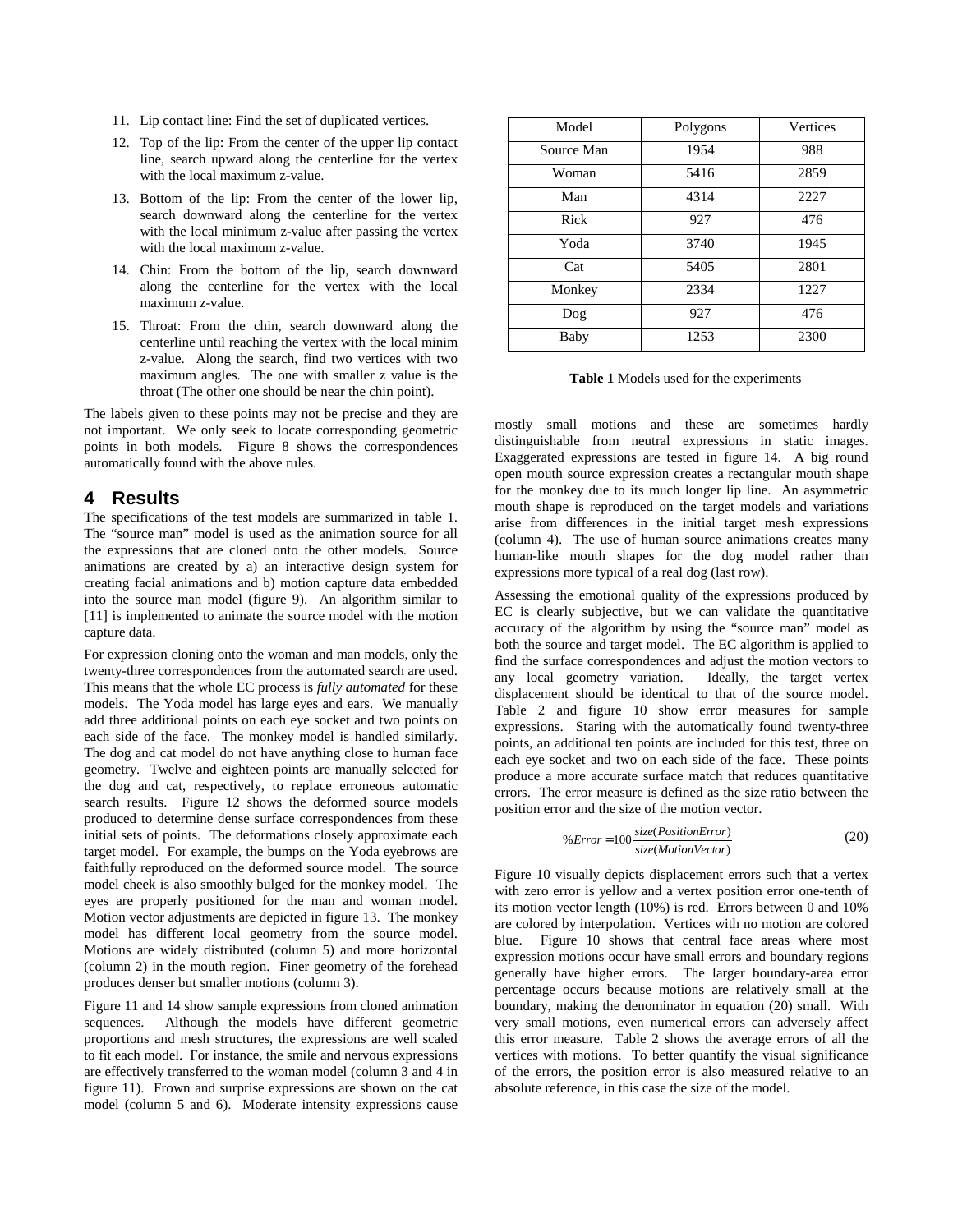

**Figure 8** The automated search

**Figure 9** The motion capture data and its association with the source model

$$
\% Error_{x, y, z} = 100 \frac{size_{x, y, z} (PositionError)}{size_{x, y, z} (FaceRe \text{ }gionBoundingBox)} \tag{21}
$$

Note that in this case the error is computed separately along the *x* , *y* , and *z* directions. Table 3 indicates that the average errors relative to the size of the model are negligible. Since the motion vectors are dense over the whole face, and their errors are small, visual artifacts are very difficult to perceive, even at high resolutions.

The experiments are performed on a 550 MHz Pentium-III PC. Except for the actual animations, all other processes are performed offline. The automated search takes  $O(n)$  to find the tip of the nose, the top of the head, and other extreme points. Once those initial points are found, the search of other points (i.e. the chin) only requires a local search of neighborhood vertices. Therefore, the feature search is fast, taking only a few seconds in our experience.

The RBF morphing involves solving for Eigen systems needed for the regularization parameter and the matrix inversion needed for the weight vectors. The size of the matrix is typically less than 30x30, so the morphing is also fast. A naive cylindrical projection to find the correspondence between *n* source vertices and *m* target triangles takes *O*(*nm*) . Even with this brute-force approach, projection takes less than a minute for our models. This time could be reduced, by using smarter search exploiting, for instance, spatial coherence. Unnecessary tests in the back of the head could be prevented by limiting the search to the frontal face. The transformation matrix to adjust the motion vector magnitude and direction is constructed per vertex,  $O(n)$ . Finally, the actual animation using already-computed barycentric coordinates is performed in real time (>30Hz) including rendering time.

## **5 Issues and Extensions**

The manual intervention required for expression cloning is minimal, involving at most the selection of a small set of correspondences. We show that correspondences search can be at least partially automated by a heuristic analysis of the geometry. There are some regions, however, for which geometric



**Figure 10** Visually depicted displacement errors

| nated search<br>association with the source model<br>results | Angry | Talking | Smiling    | <b>Nervous</b> | Surprised |
|--------------------------------------------------------------|-------|---------|------------|----------------|-----------|
| $\sim$ $\sim$                                                | 5.28% | 8.56%   | 77%<br>4.7 | 4.07%          | .56%      |

**Table 2** Average errors relative to the motion vector size

|               | Angry | Talking | Smiling | <b>Nervous</b> | Surprised |
|---------------|-------|---------|---------|----------------|-----------|
| $\mathcal{X}$ | 0.22% | 0.14%   | 0.13%   | 0.14%          | 0.16%     |
| ν             | 0.18% | 0.26%   | 0.16%   | 0.11%          | 0.12%     |
| Z.            | 0.09% | 0.23%   | 0.06%   | 0.05%          | 0.05%     |

**Table 3** Average errors relative to the model size

descriptions are not practical. For example, locating the boundary of the face and finding detailed eye features appear difficult using only geometry. As an extension, automatic search may be expanded to use textures. Additional rules or methods would help identify a greater set of correspondences [18, 27]. This could further automate facial animation cloning and reduce quantitative errors. The EC method currently transfers only motion vectors, but it seems possible to include color or texture changes as well [8].

Our goal is to easily create quality animations and we assume that dense surface motion vectors are available. However, we also observe that stick figures and cartoons can convey rich expressions from a sparse representation. Future research could explore how sparse source data can become without loss of expressive animation quality. The issue may be addressed by locating the points with the most salient information for conveying the animation while the dense data field is algorithmically decimated. This knowledge may be useful for collecting motion capture data, and at that point EC may also be suitable for applications in compression.

Currently, our efforts are focused on transferring exactly the same expressions from a source to targets. It would be useful to put control knobs that amplify or reduce a certain expression on all or part of a face. The control knobs would directly modulate the sizes of the motion vectors. The expression motions could also be transformed to Fourier space where its coefficients could be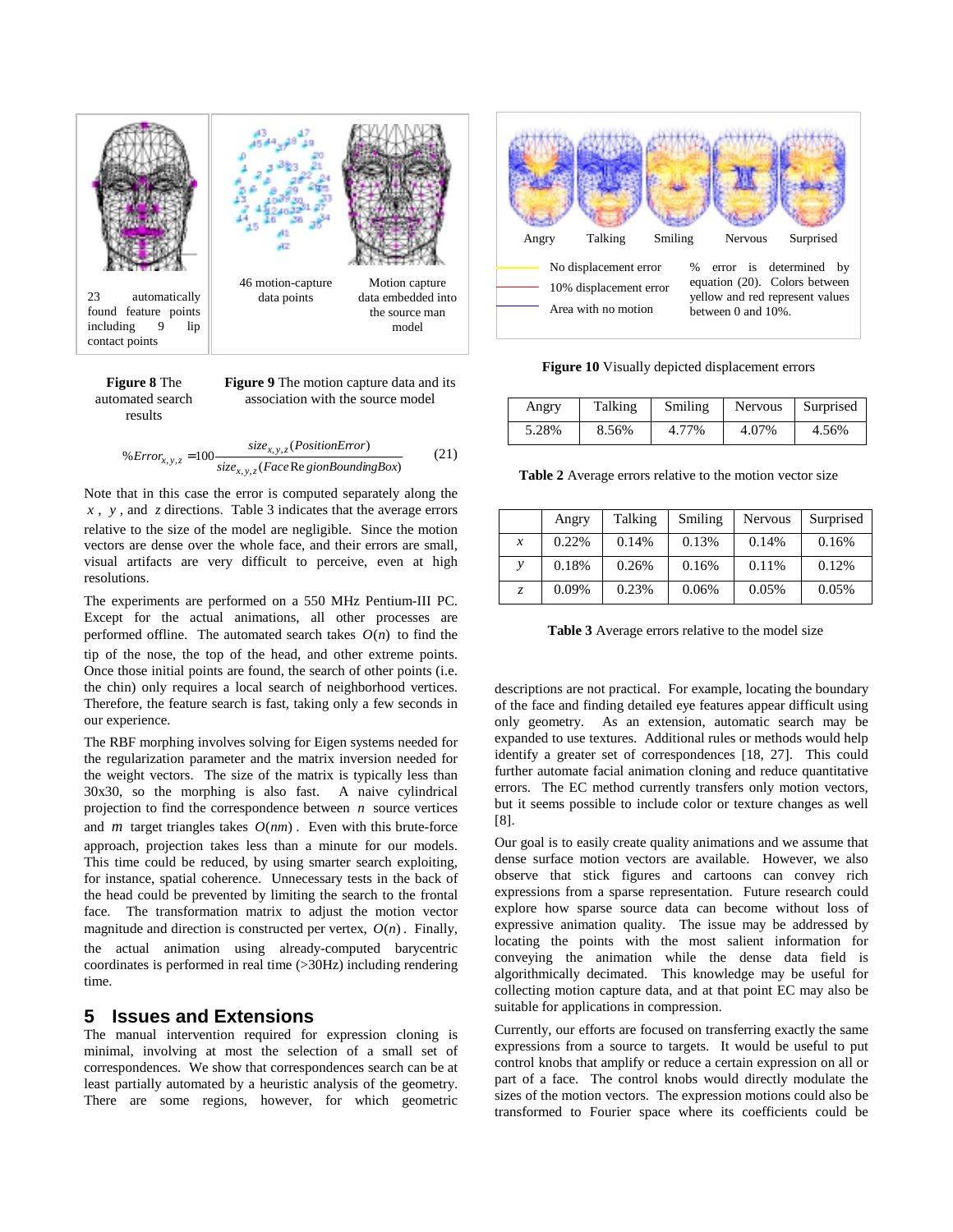manipulated [2]. It may also be possible to mix the motions of a set of expressions to produce a variety of speech and emotion combinations for any target model. Clearly, the flexibility provided by control knobs could provide varied target animations from just a few source animations.

 Tongue and teeth model manipulations are not handled by EC at this point. If the source model includes tongue animation, we believe that the EC technique can generate animations for target tongue models [3, 28]. Similarly, teeth models can be rotated from source animations providing jaw rotation angles or just motion vectors for the teeth. Finally, assuming an eyeball as a separate model, an eyelid could be treated similar to the lip contact line, or eyelids could be rotated if the rotation angle is provided.

## **6 Conclusion**

The concept of expression cloning provides an alternative to creating animations from scratch. We take advantage of the dense 3D data in (possibly painstakingly created) source model animations to produce animations of different models with similar expressions. Cloning can be completely automatic, yet animators can easily alter or add correspondences. Cloning effectively hides unintuitive low-level parameters from animators while allowing high-level control through correspondence selection. To naïve operators, selecting a small number of correspondences is likely to be much more intuitive and easier than dealing with muscles or sculpting. Since EC starts with ground truth data spatially (each frame) and temporally (a sequence of frames), the quality of output animation is very predictable. Because animations use precomputed barycentric weights and transformations to determine the motion vector of each vertex, the method is fast and produces real time animations.

## **7 Acknowledgements**

This work received funding from DARPA and the Annenberg Center at USC. Funding and research facilities are also provided by the NSF through its ERC funding of the Integrated Media Systems Center. Other support came from Intel, HP, and Motorola. We recognize the contributions to this work from all our colleagues in the USC CGIT laboratory. Special thanks go to Albin Cheenath for model preparations and Doug Fidaleo for video editing. We also appreciate J.P. Lewis for his assistance in providing motion capture data and his many valuable comments.

## **References**

- [1] S. Basu, N. Oliver, A. Pentland, 3D Modeling and Tracking of Human Lip Motions, ICCV, 1998, 337-343
- [2] A. Bruderlin, L. Williams, Motion Signal Processing, SIGGRAPH 95 Proceedings, 1995, 97-104
- [3] M. Cohen, D. Massaro, Modeling Co-articulation in Synthetic Visual Speech. In N. Magnenat-Thalmann, and D. Thalmann Editors, Model and Technique in Computer Animation, 1993, 139–156, Springer-Verlag, Tokyo
- [4] M. Eck, T. DeRose, T. Duchamp, Multiresolution Analysis of Arbitrary Meshes, SIGGRAPH 95 Proceedings, 1995, 173-182
- [5] M. Eck, Interpolation Methods for Reconstruction of 3D Surfaces from Sequences of Planar Slices, CAD und Computergraphik, Vol. 13, No. 5, Feb. 1991, 109 – 120
- [6] R. Enciso, J. Li, D. Fidaleo, T-Y. Kim, J-Y.Noh, U. Neumann, Synthesis of 3D Faces, International Workshop on Digital and Computational Video, 2000
- [7] M. Escher, I. Pandzic, N. Thalmann, Facial Deformations for MPEG-4, IEEE Computer Animation, 1998, 56 - 62
- [8] D. Fidaleo, J-Y. Noh, T. Kim, R. Enciso, U.Neumann, Classification and Volume Morphing for Performance-Driven Facial Animation, International Workshop on Digital and Computational Video, 2000
- [9] M. Gleicher, Retargetting Motion to New Characters, SIGGRAPH 98 Proceedings, 1998, 33 – 42
- [10] G.H. Golub, M. Heath, G. Wahba. Generalized Crossvalidation as a Method for Choosing a Good Ridge Parameter. Technometrics, 21(2):215-223, 1979
- [11] B. Guenter, C. Grimm, D. Wood, H. Malvar, F. Pighin, Making Faces, SIGGRAPH 98 Proceedings, 1998, 55 – 66
- [12] P. Kalra, A. Mangili, N. M. Thalmann, D. Thalmann, Simulation of Facial Muscle Actions Based on Rational Free From Deformations, Eurographics 1992, vol. 11(3) 59–69
- [13] T. Kanai, H. Suzuki, F. Kimura, Metamorphosis of Arbitrary Triangular Meshes, Computer Graphics and Applications, March 2000, 62-75
- [14] J.R. Kent, W.E. Carlson, R.E. Parent, Shape Transformation for Polyhedral Objects, SIGGRAPH 92 Proceedings, 1992, 47-54
- [15] A.W. F. Lee, D. Dobkin, W. Sweldens, P. Schroder, Multiresolution Mesh Morphing, SIGGRAPH Proceedings, 1999, 343-350
- [16] Y.C. Lee, D. Terzopoulos, K. Waters, Realistic Face Modeling for Animation. SIGGRAPH 95 Proceedings, 1995, 55-62
- [17] J.P. Lewis, M. Cordner, N. Fong, Pose Space Deformation: A Unified Approach to Shape Interpolation and Skeleton-Drive Deformation, SIGGRAPH 00 Proceedings, 2000, 165- 172
- [18] T. Maurer, C. Malsburg, "Tracking and Learning Graphs and Pose in Image Sequences of Faces", ICAFGR 1996, 242-247
- [19] J.E. Moody, The Effective Number of Parameters: An Analysis of Generalization and Regularization in Nonlinear Learning Systems, Neural Information Processing Systems 4, 847-854, Morgan Kaufmann, California, 1992
- [20] M. J. L. Orr, Optimizing the Widths of RBFs, Fifth Brazilian Symposium on Neural Networks, Brazil, 1998
- [21] J. Ostermann, Animation of Synthetic Faces in MPEG-4, IEEE Computer Animation, 1998, 49 – 55
- [22] F.I. Parke, Parameterized Models for Facial Animation. IEEE Computer Graphics and Applications, 1982, vol. 2(9)  $61 - 68$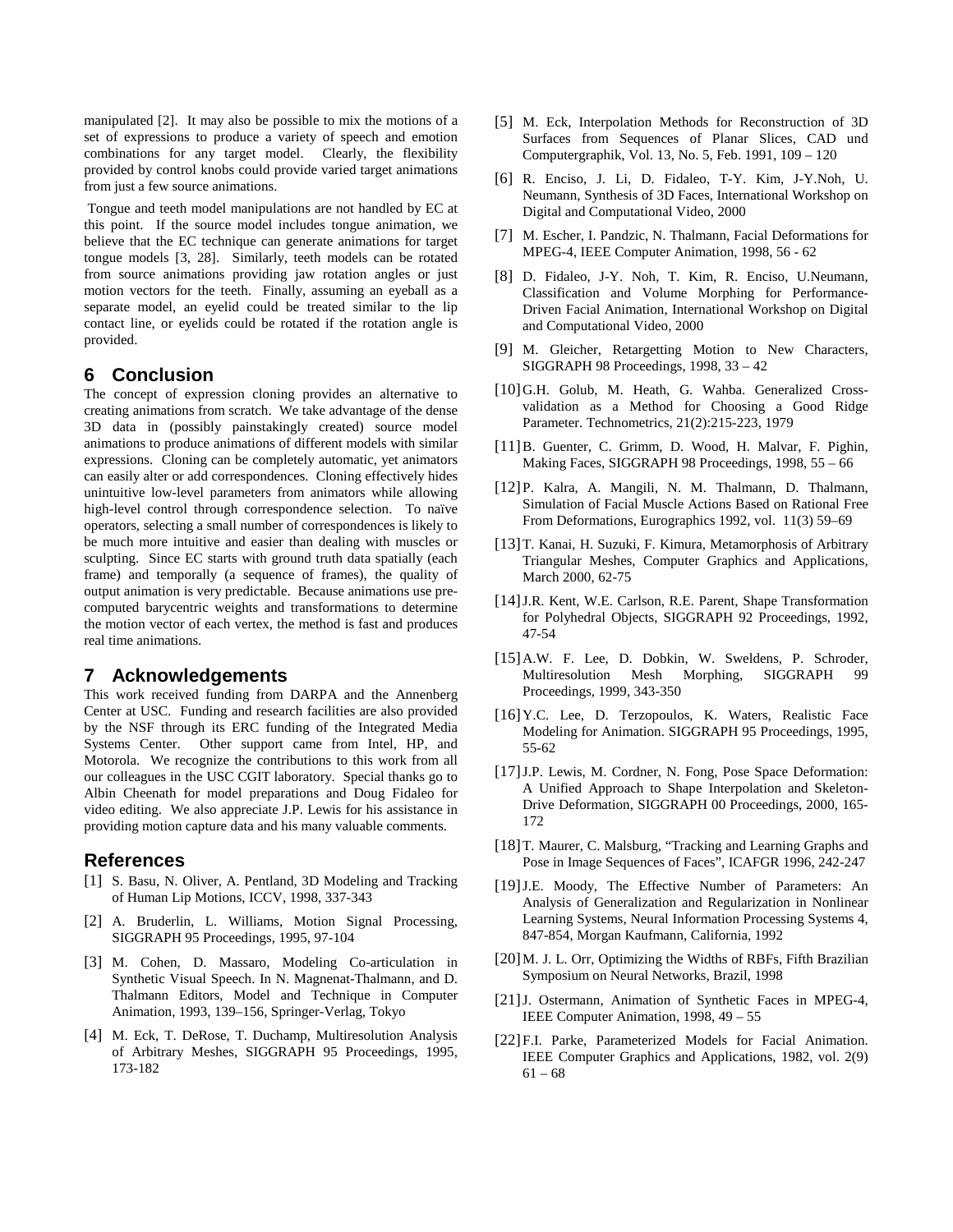- [23] F. Pighin, J. Hecker, D. Lischinski, R. Szeliski, D.H. Salesin, Synthesizing Realistic Facial Expressions from Photographs, SIGGRAPH 98 Proceedings, 1998, 75-84
- [24] S. Platt, N. Badler, Animating facial expression. Computer Graphics, 1981, vol. 15(3), 245-252
- [25] W. Pratt, Digital Image Processing, Second Edition, A Wiley-Interscience Publication, ISBN 0-471-85766-1, 1991
- [26] F. Preparata, M. Shamos, Computational Geometry-An Introduction. Springer-Verlag, New York, 1985
- [27] Y. Shinagawa, T.L. Kunii, Unconstrained Automatic Image Matching Using Multiresolution Critical-Point Filters, IEEE Transactions on Pattern Analysis and Machine Intelligence, Vol. 20, No. 9, 1998, 994 – 1010
- [28] M. Stone, Toward a Model of Three-Dimensional Tongue Movement. Journal of Phonetics, 1991, Vol. 19, 309-320
- [29] F. Ulgen, A Step Toward Universal Facial Animation via Volume Morphing, 6<sup>th</sup> IEEE International Workshop on Robot and Human communication, 1997, 358-363
- [30] K. Waters, J. Frisbie, A Coordinated Muscle Model for Speech Animation, Graphics Interface, 1995, 163 – 170
- [31] K. Waters. A Muscle Model for Animating Three-Dimensional Facial Expression. In Maureen C. Stone, editor, Computer Graphics, SIGGRAPH 87 Proceedings, 1987, vol. 21, 17-24
- [32] L. Williams, Performance Driven Facial Animation, SIGGRAPH 90 Proceedings, 1990, 235 – 242



**Figure 11** Cloned expressions on various models

First row: The source model and expressions. Rows two, three, and four: Cloned expressions on target models. The target models have different shapes but the expressions are well proportioned to fit each model.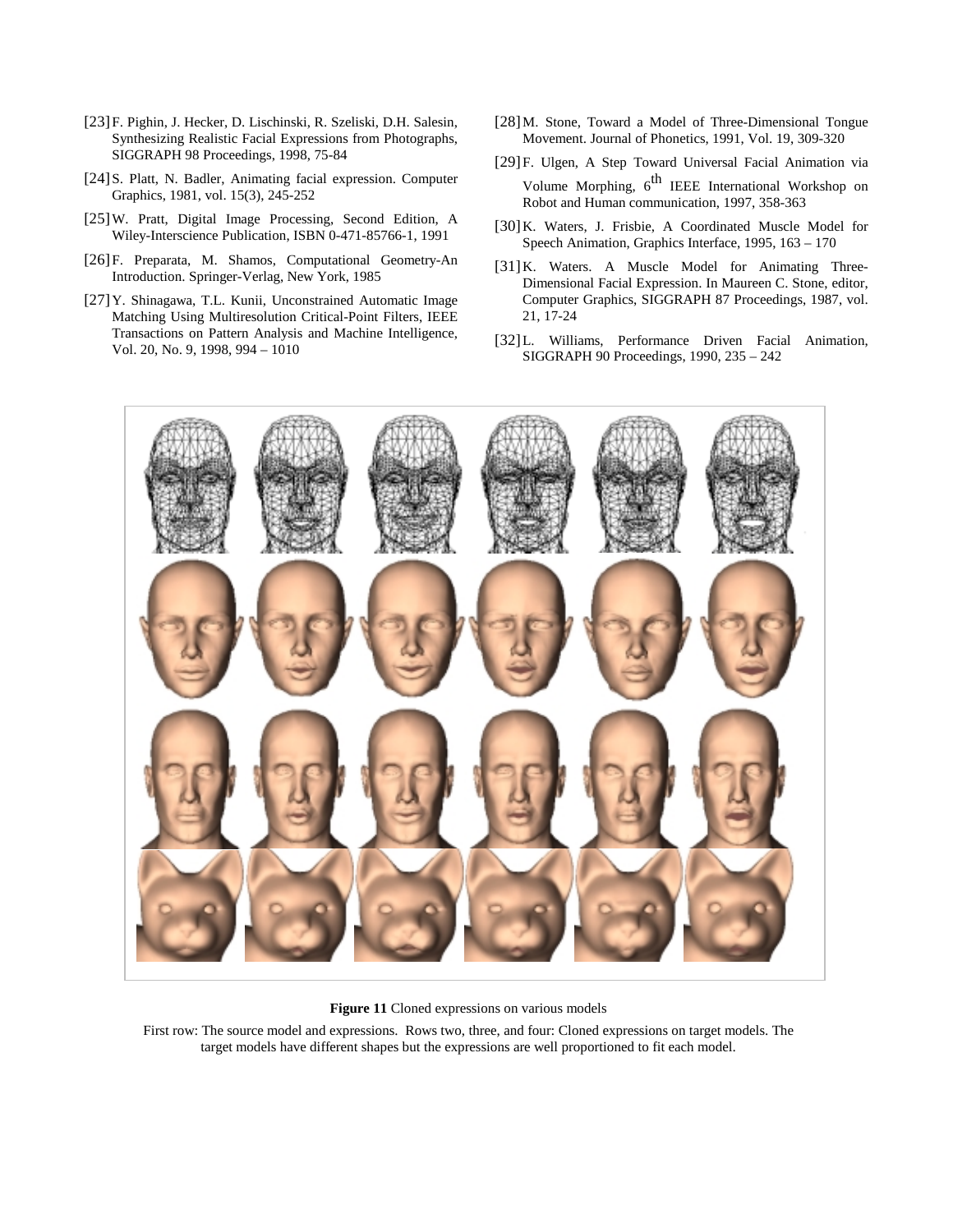

**Figure 12** Deformed models produce dense surface correspondences.

First row: The source model after the RBF morphing followed by the cylindrical projection. Second row: Target models. The source model is shown in figure 13. Note that although all the source model vertices are embedded in the target model, different tessellation makes the deformed cat model wireframe appear different from the source. In general, deformed source models closely reproduce the target model features. For example, look at Yoda's eyebrows and mouth.



**Figure 13** The direction and magnitude adjustments for the motion vector transfer

First row: Source model motions. Second row: Monkey model motions. The left four expressions in figure 14 are used. The monkey's wide and bulged mouth has more horizontal motions compared to the source model (orange circle). Finer geometry of the monkey forehead leads to denser smaller motions (red circle).